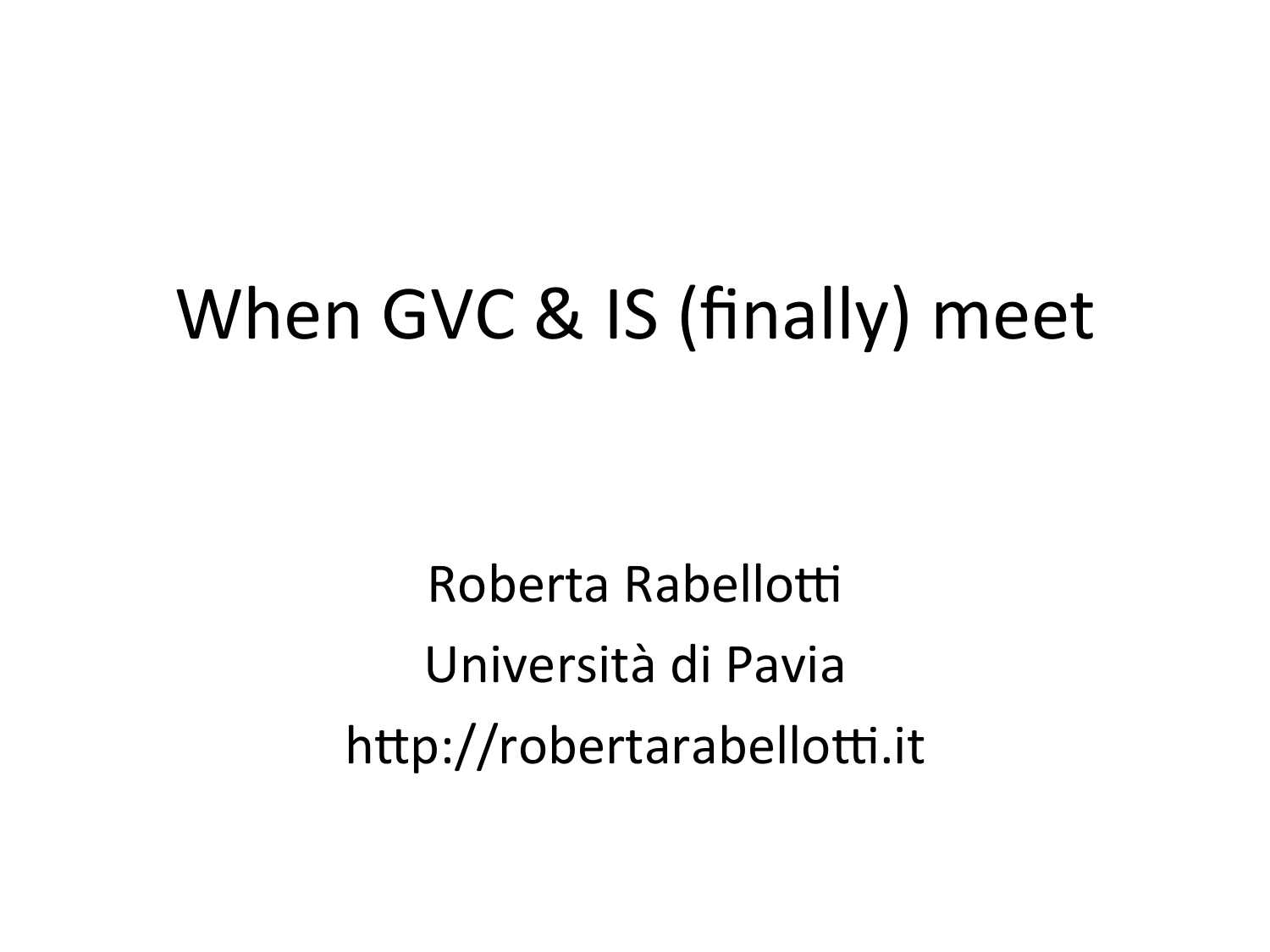### GVC

- General positive expectation that firms coordinating the GVC (i.e. the lead firms) produce a positive impact on suppliers by transferring them valuable knowledge to compete in global end-markets (Gereffi, 1999; Gereffi et al, 2005; Sturgeon et al, 2008);
- The participation in GVCs is a key opportunity for small firms in developing countries;
- What role the GVC lead firms do play in fostering and supporting this innovation/upgrading process depends on the governance patterns and on the power relations characterizing the GVC.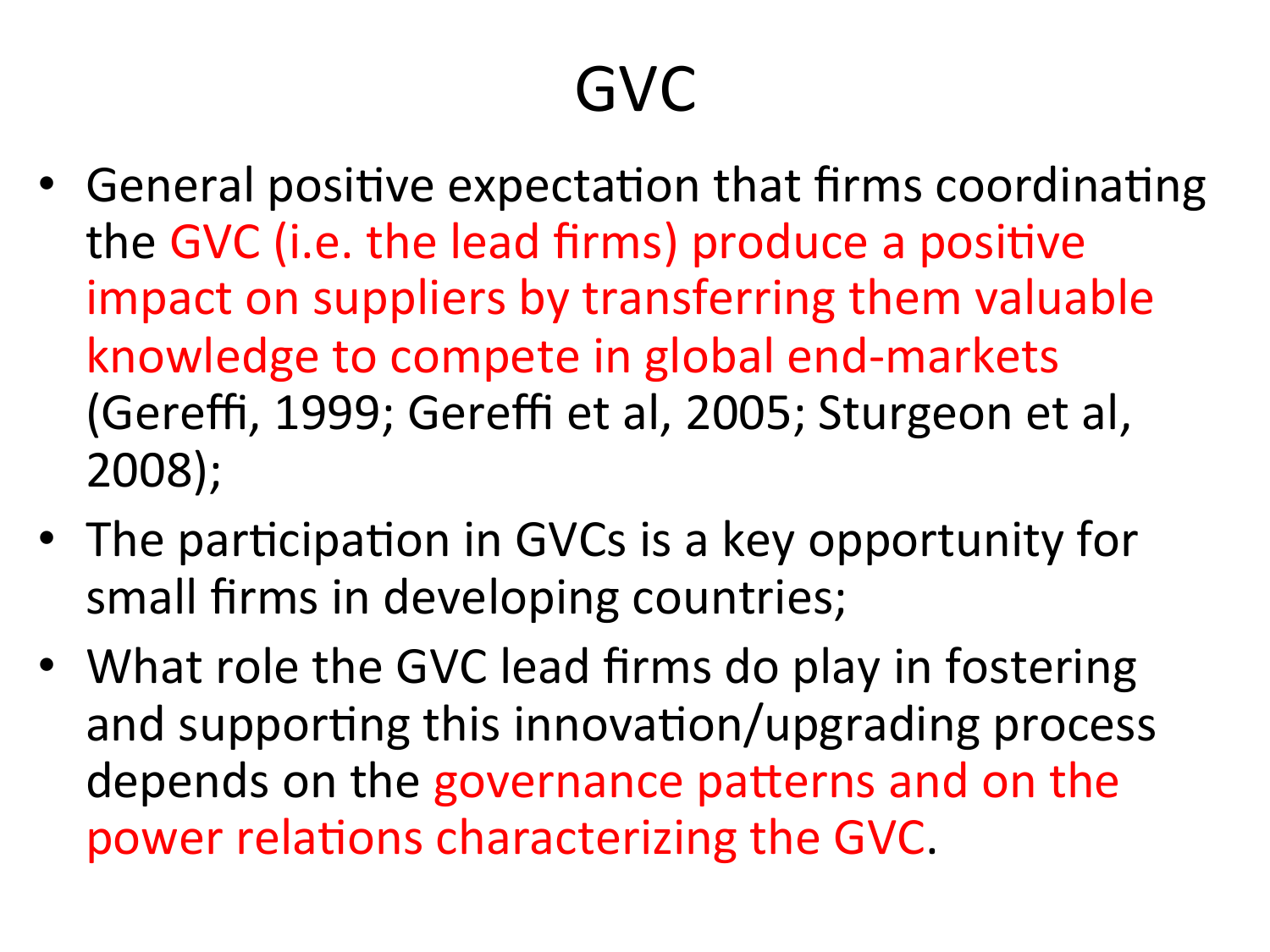# What is missing?

- To understand whether and how firms involved in GVCs (as well as clusters, regions and countries) innovate, the focus should not exclusively be on GVC characteristics and on the role of lead firms;
- But *also* on the domestic technological capabilities at the firm (Morrison, Pietrobelli & Rabellotti, 2008), industry, cluster/region (Pietrobelli & Rabellotti, 2007) and innovation system levels (Pietrobelli & Rabellotti, 2011).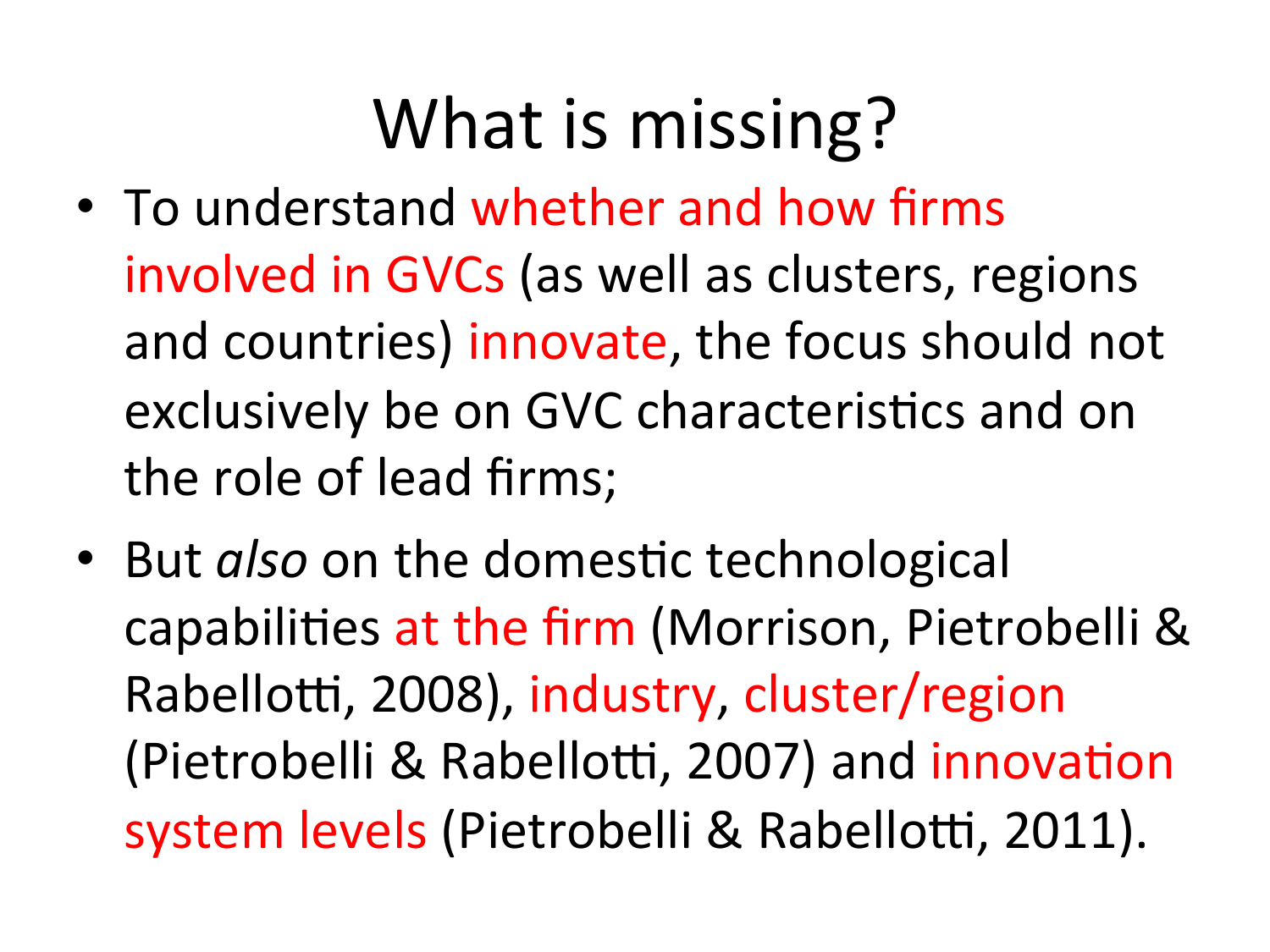# GVC & Innovation

- In a recent literature survey (with Elisa Giuliani), we have found only 55 articles in Scopus dealing with GVC & Innovation since 2005 ;
- In these GVC cases we have searched for empirical evidence on:
	- a) The *local firms' degree of innovativeness* taking into account the extent to which different types of innovations (product, process, market and organizational) have been undertaken at the level of the local firms that are part of the GVCs;
	- b) The *learning mechanisms* adopted considering the extent to which local firms use: a) GVC learning sources (e.g. technology transfer from lead firms), b) learning sources internal to the firms and c) external learning sources from non-GVC actors (e.g. local universities).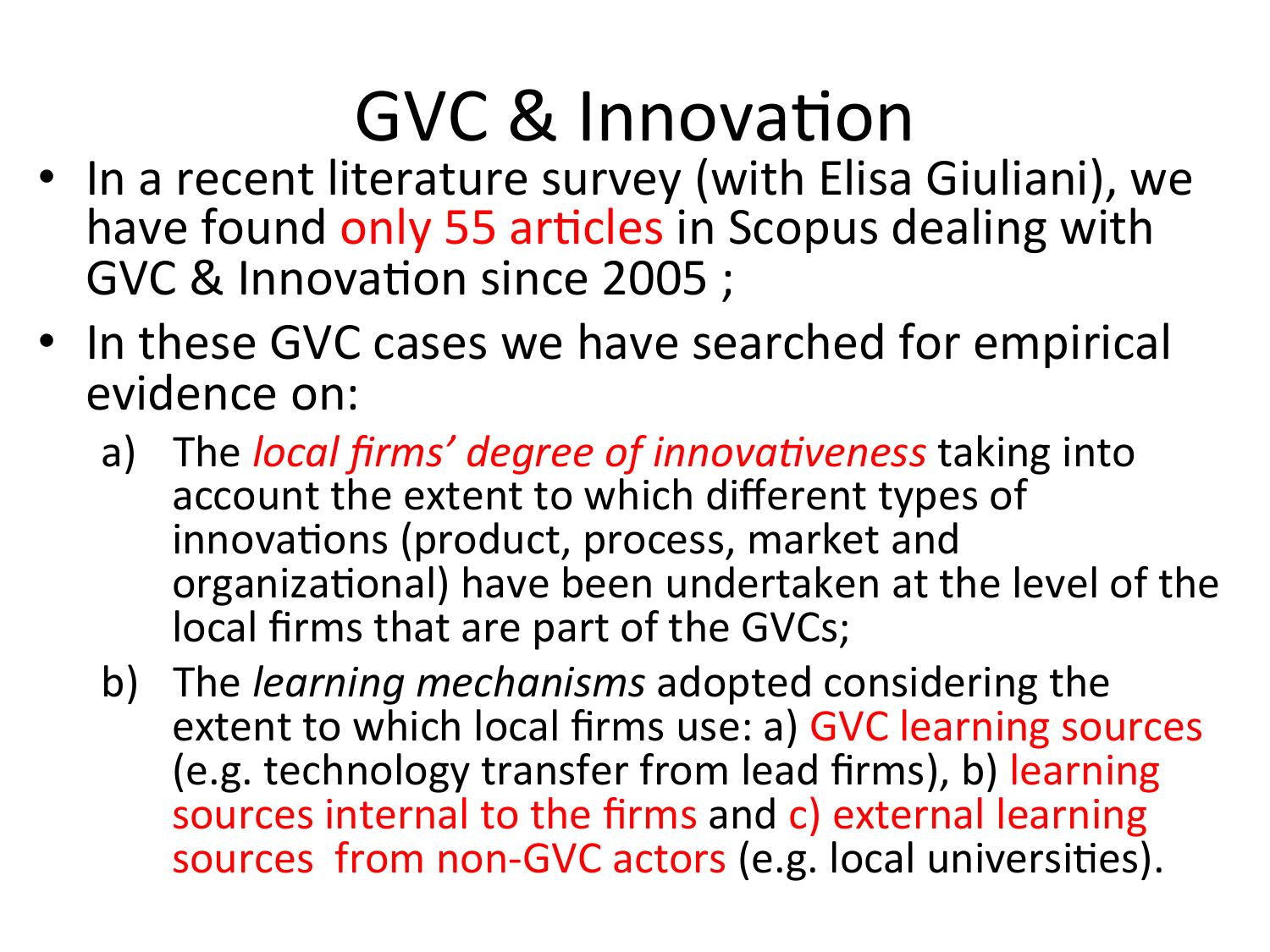Innovation in GVC: a virtuous *ligison*? *(a)GVC-led Innovators:* innovative local firms, which intensively use knowledge sources from within the GVC;

*(b)Independent Innovators* also innovative firms, but whose learning sources mainly come from outside the GVC;

*(c)Weak Innovators*: a large group of scarcely innovative firms, drawing selectively on some of the knowledge sources available within the GVC but poorly using other forms of learning.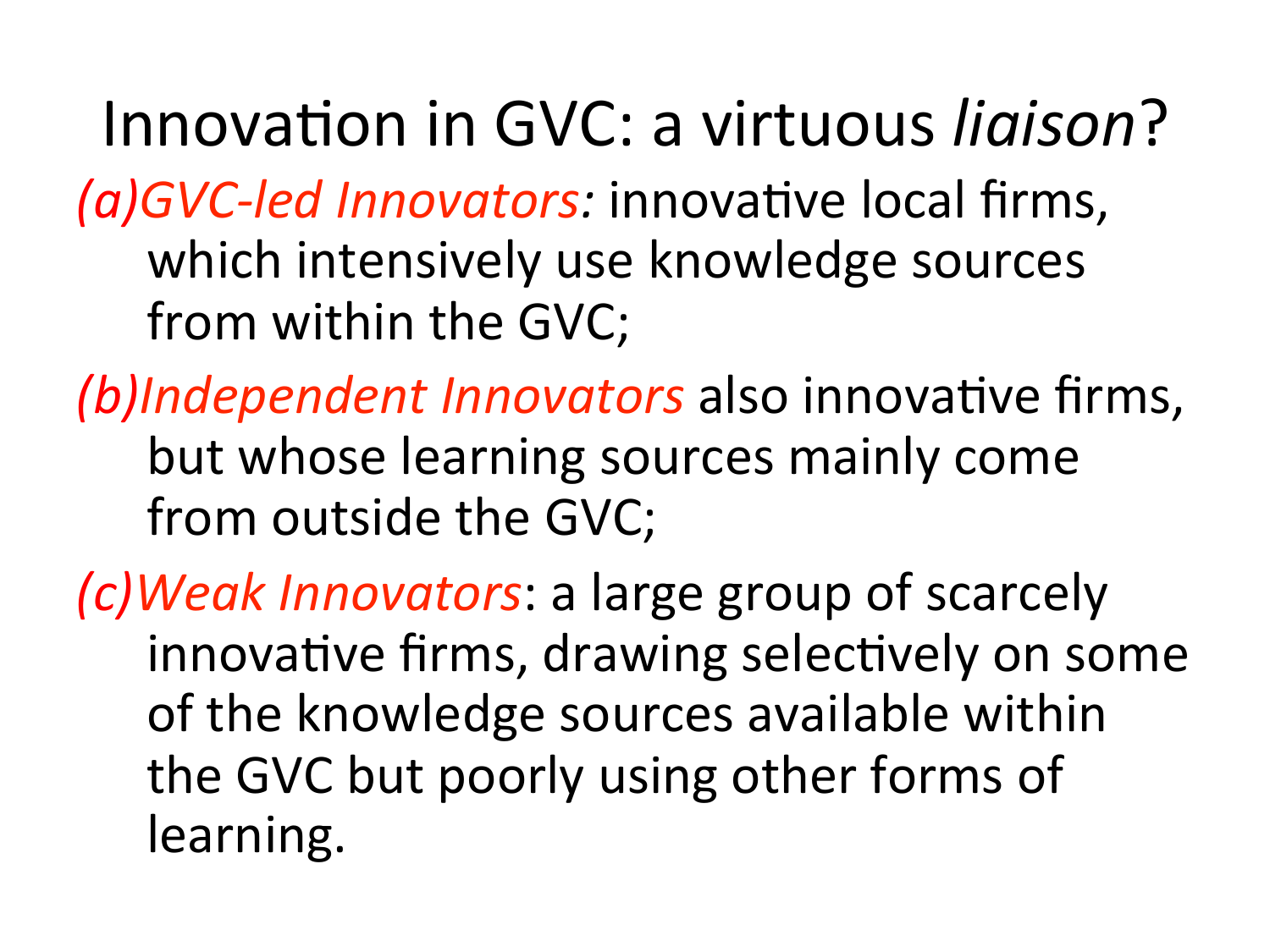### not always...

- In developing countries in spite of being part of one or more GVCs, local suppliers do not always use the GVC as a privileged source of knowledge and technologies;
- In most of the observed cases, **GVC-related knowledge is exploited only as a complementary source to other channels of knowledge** (e.g. firm level efforts, collective learning at the local level, imitation, learning from other non-GVC actors, etc.);
- About half of our empirical observations are GVCs where innovation is hardly taking place, a condition that coexists with local firms' relative closure to both GVC-related and other kinds of knowledge sources, as well as with local firms' poor skills and knowledge creation efforts;
- Therefore, local heterogeneity at the level of firms, clusters, regional or national system of innovation  $-$  strongly conditions the extent to which suppliers in developing countries take advantage of GVC-related knowledge.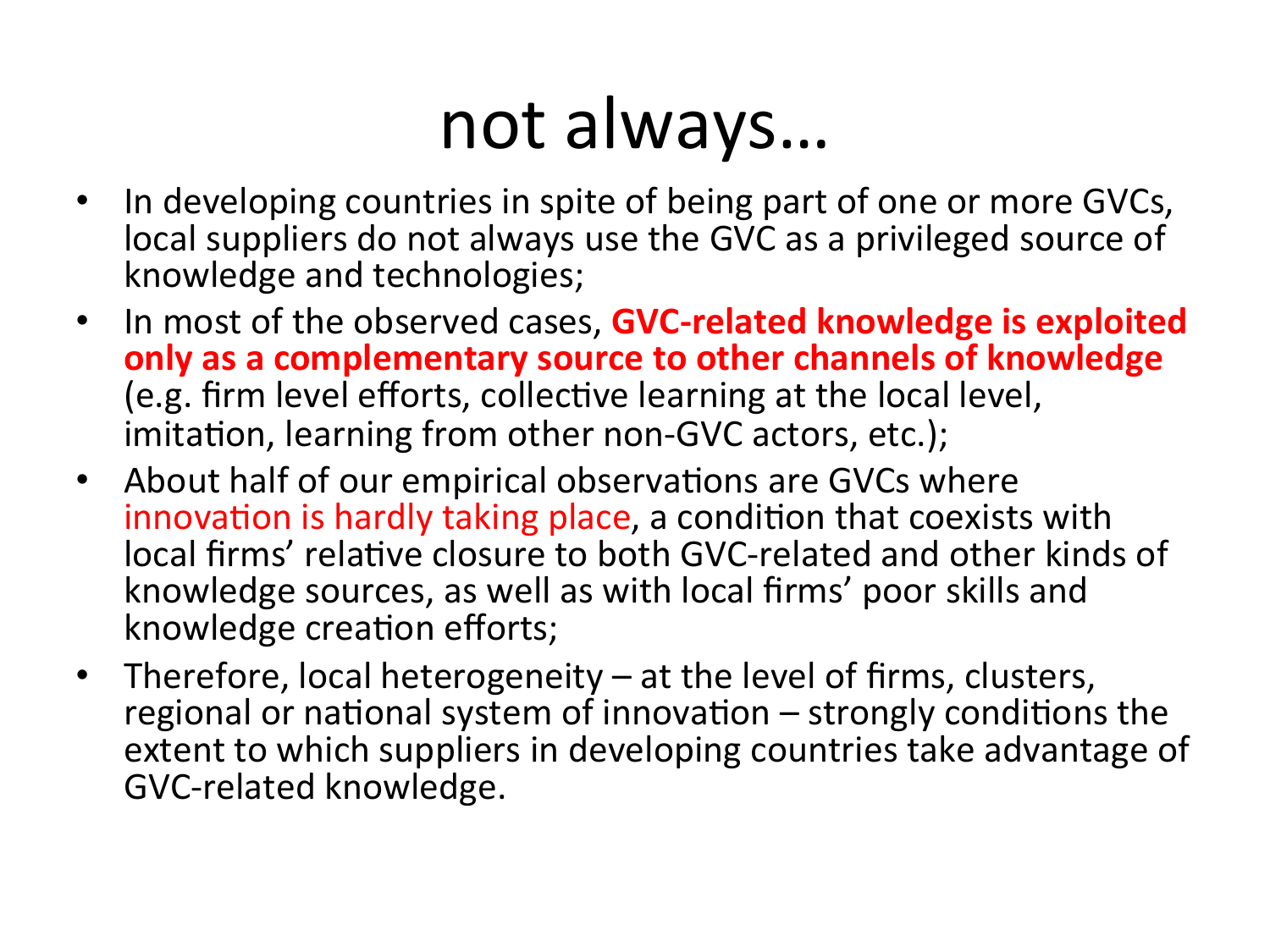# The way ahead

- More empirical research about learning and innovation heterogeneity at level of firms, clusters, regions and countries at the Southernend of the GVCs;
- More empirical research about the relationship between innovation and upgrading in GVC, and in particular about social and environmental upgrading;
- More empirical research on GVCs led by lead firms from the South.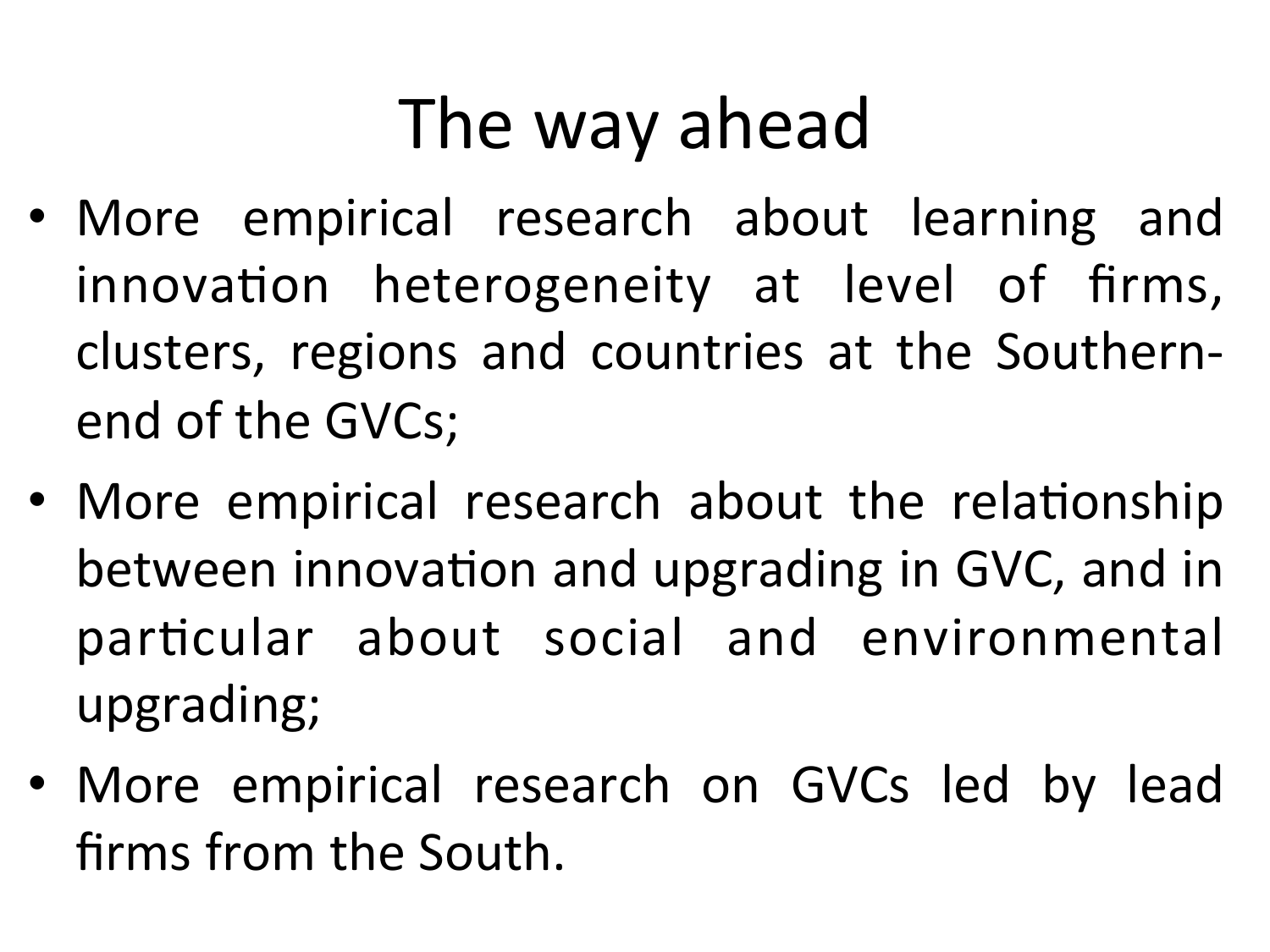#### How could we address these issues?

- Case studies;
- Firm level analyses:
	- data on FDI integrated with patent data;
	- $-$  Innovation surveys integrated with other firm level surveys;
- Country/Sector analyses:
	- $-$  TIVA/WOID integrated with patent data, R&D and STI statistics.